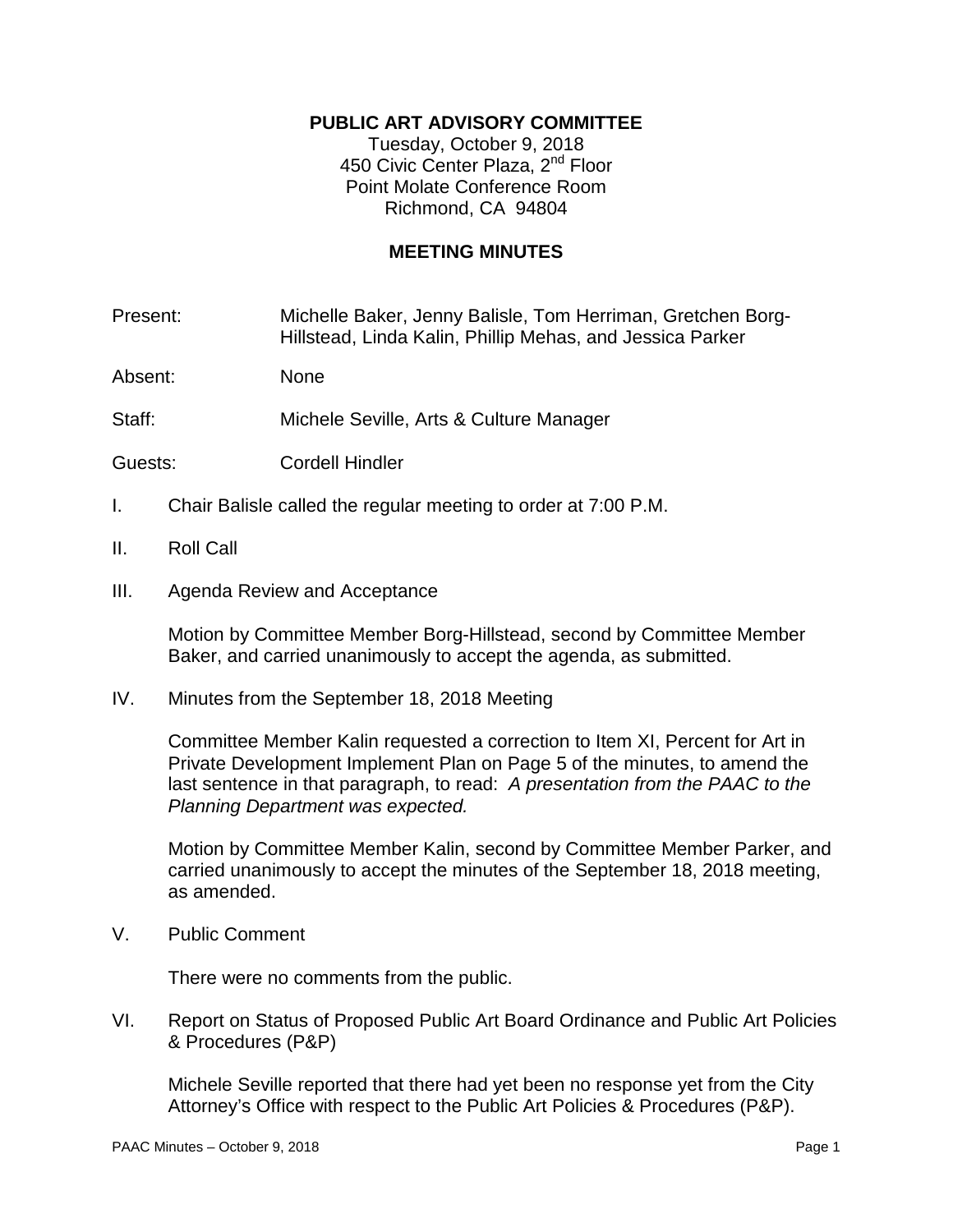Ms. Seville added that the Public Art Board issues were on hold pending the receipt of comment on the P&P.

The PAAC discussed the length of time the process had taken; requested clarification of what the City Attorney would be evaluating, reportedly a separated out document specifically for private developers; and reiterated the request that someone from the PAAC be involved in any meetings on the P&P that might occur after the City Attorney's review and throughout the process.

VII. Report on Artist Roster and Adding New Artists

Ms. Seville reported that a copy of the Public Artist Roster Summary had been provided to Ofelia Alvarez in the Finance Department with an explanation of the process, and Ms. Alvarez had, in turn, provided a list of the City's Bids on Line which Ms. Seville had used to identify all art-related vendors. With that vendor information identified and provided to Finance, the implementation of the Public Artist Roster was approved to proceed. The process that could now be taken was described; it was noted that artists did not have to be on the roster to be able to participate as long as the specified criteria was met; and protections had been proposed to respect artists' copyrights and privacy.

VIII. Discussion on Website Creation for Arts & Culture

Ms. Seville explained that the idea of a website had been suggested by Lina Velasco of the Planning Department, to be linked to the Planning Department website to include such things as a Q&A, examples of public art and different types of public art to offer ideas, and the Public Art Brochure and Guidelines, and the Public Artist Roster.

Committee Member Kalin referred to the questions she had prepared to pursue the creation of a website for Richmond Public Art, highlighted the questions, and asked that the questions be submitted to Sue Hartman, the City's IT Director.

Ms. Seville noted that the Arts & Culture Division, Arts & Culture Commission, and Public Art Advisory Committee currently had separate pages on the City's website, although the PAAC's desire was to have a separate website and include a link to the City's website.

The PAAC discussed the proposed website, reviewed the questions, and recommended additional questions to the list such as the particulars of Section 508 compliance to be able to access a website, and whether Word software could be used to make cut and paste edits to the website.

IX. Report of New Developer Handouts and Brochure Update

Ms. Seville identified the comments she had received from Katy Curl to amend the New Developer Handouts and Public Art Brochure.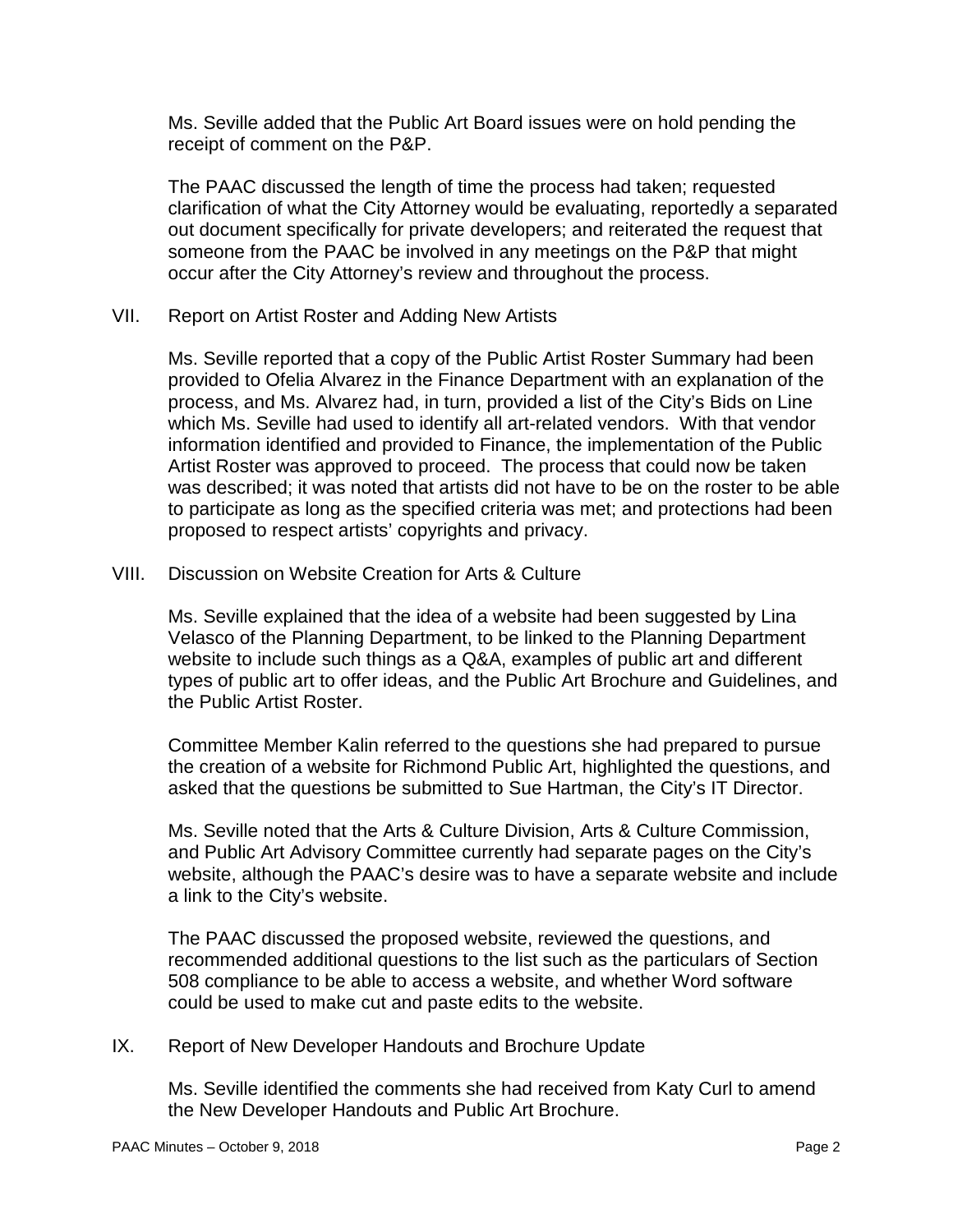The PAAC emphasized for the record that it had approved the language at its last meeting and there had been a deadline to submit changes to Ms. Seville.

Committee Member Mehas reiterated a comment he had previously made that the language in the brochure was not friendly or inviting, and rather than use the term "require," he suggested the use of "allow" or something more inviting. He otherwise suggested the documents were well written.

Committee Member Kalin explained that she had attempted to include all comments and while some sections had been "softened," she emphasized that the one percent for art was a City requirement and that should be made clear. She recommended the inclusion of a date and the copyright © symbol, and an all rights reserved line in small print underneath the Richmond logo to protect the artist copyright on anything included in the brochure.

Committee Member Baker volunteered to incorporate the suggested comments into the document and submit them to Committee Member Kalin.

On the continued discussion of the changes recommended by Ms. Curl, Committee Member Kalin noted that Ms. Curl's comments had been submitted long after the deadline had passed for comments, she was not present to respond to questions, and her comments had not been articulated sufficiently to be able to include them in the brochure. She reiterated that the PAAC had accepted the brochure and because the comments were received at the last minute significant changes would be required.

Chair Balisle added that the PAAC was comprised of unpaid volunteers who worked very hard and needed their time to be respected. Problems have come up when the Library & Cultural Services Director has suggested changes to staff after meetings, but was not present to discuss them with the PAAC.

X. Discussion of Percent for Art in Private Development Implementation Plan

The PAAC discussed the list of its tasks and made the following comments:

- Adding qualified artists to the roster would be discussed by the PAAC as a whole to find artists together as a team, with monthly updates. (Parker/ Balisle)
- Designate a date for a convivial presentation to the Planning Department on Public Art in January 2019.

## XI. Status Report of Existing/Future CIP Projects

Ms. Seville reported that there were no updates as far as Capital Improvement Projects were concerned and no new projects for which there were allocations for public art.